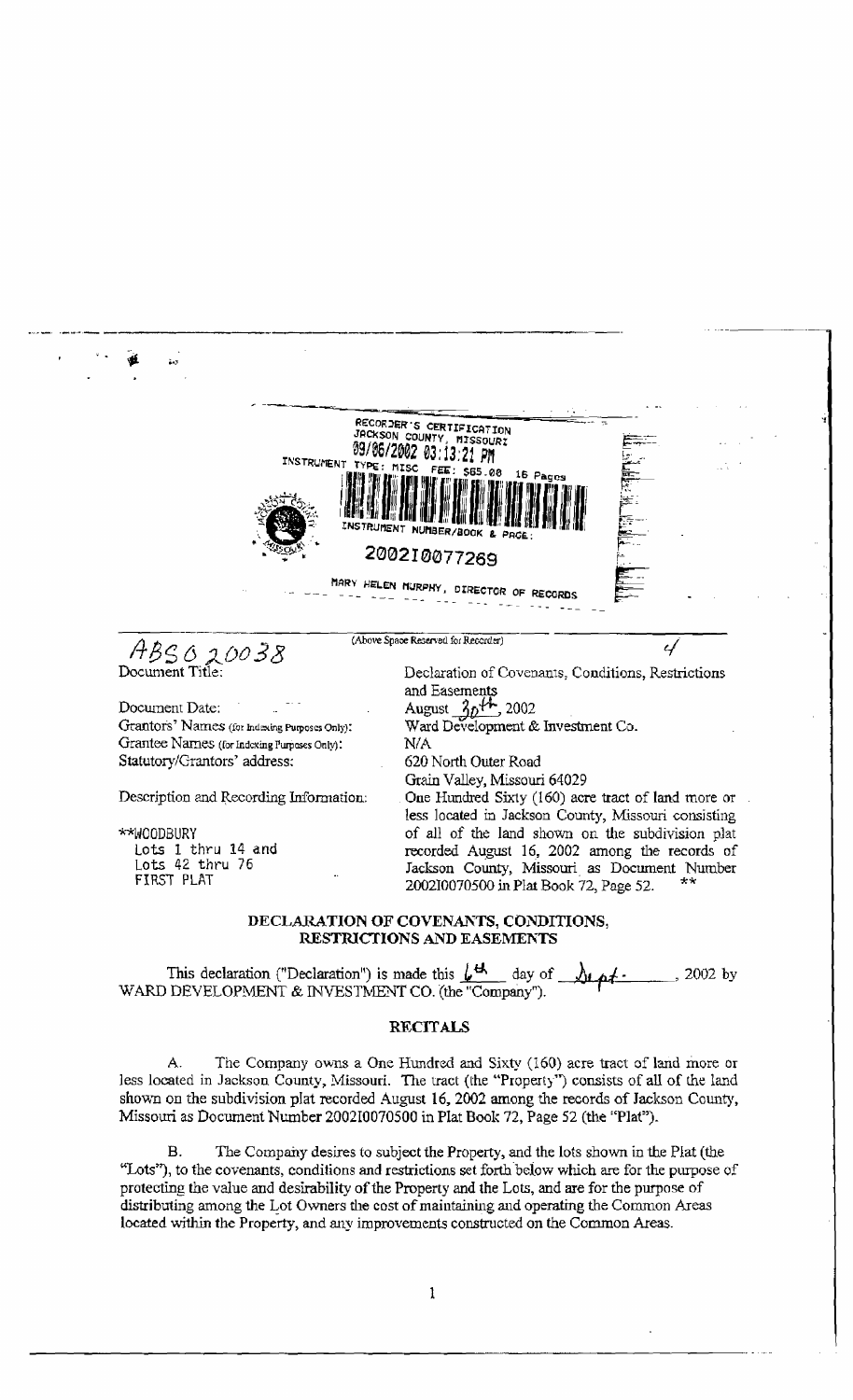C. The Company hereby declares that the Property shall be held, sold and conveyed subject to the Covenants, Conditions and Restrictions set forth below.

-=~~~~-=~~~.=.. ====- -' -~.

 $\mathbf{r}$  ,  $\mathbf{r}$  a

## ARTICLE I DEFINITIONS

1. "Associntion" means the Woodbury Homeowners Association, Inc.

2. "Common Area" means those areas of land, designated on the recorded subdivision plats of the Property as "open space," intended to be owned by the Association and devoted to the common use and enjoyment of the owners of the Lots.

3. "Company" means Ward Development and Investment Company and any successor or assign thereof to whom Ward Development and Investment Company shall convey or otherwise transfer all of the rights, title and interest in the Property then owned by it, and to whom Ward Development and Investment Company shall expressly transfer and assign all of its rights, title and interest under this Declaration, or any amendment or modification of this Declaration.

4. "Owner" means the person, or legal entity, or the combination thereof, including contract sellers, holding the record fee simple title to a Lot in the Property as the Lot is now or may from time to time hereafter be created or established. If more than one person, or other legal entity, or any combination thereof, holds the record title to any Lot, all of them shall be deemed a single record owner and shall be single member of the Association by virtue of their ownership of the Lot. The term "Owner," shall not mean any contract purchaser, nor shall it include any mortgage, the holder of any Deed of Trust or other person or legal entity holding an interest in the Lot as security for the performance of an obligation.

5. "Property" means all of the land shown on the Plat and such additional land as may be subjected to this Declaration under the provisions of Article II below.

## ARTICLE II

# PROPERTY SUBJECT TO THIS DECLARATION AND ADDITIONS THERETO

#### Section 1

All of the land shown on the Plat (the "Existing Property'') shall be transferred, held, sold, conveyed and occupied subject to this Declaration.

### Section 2

No other land in the vicinity of the Property shall be subject to this Declaration unless the provisions of this Section 2 are complied with, it being intended that this Declaration not be construed or considered as a scheme for the development of any land other than that shown on the Plat or hereafter subjected to this Declaration in the manner described in this Section 2. Additional lands may be subject to this Declaration in the following manner: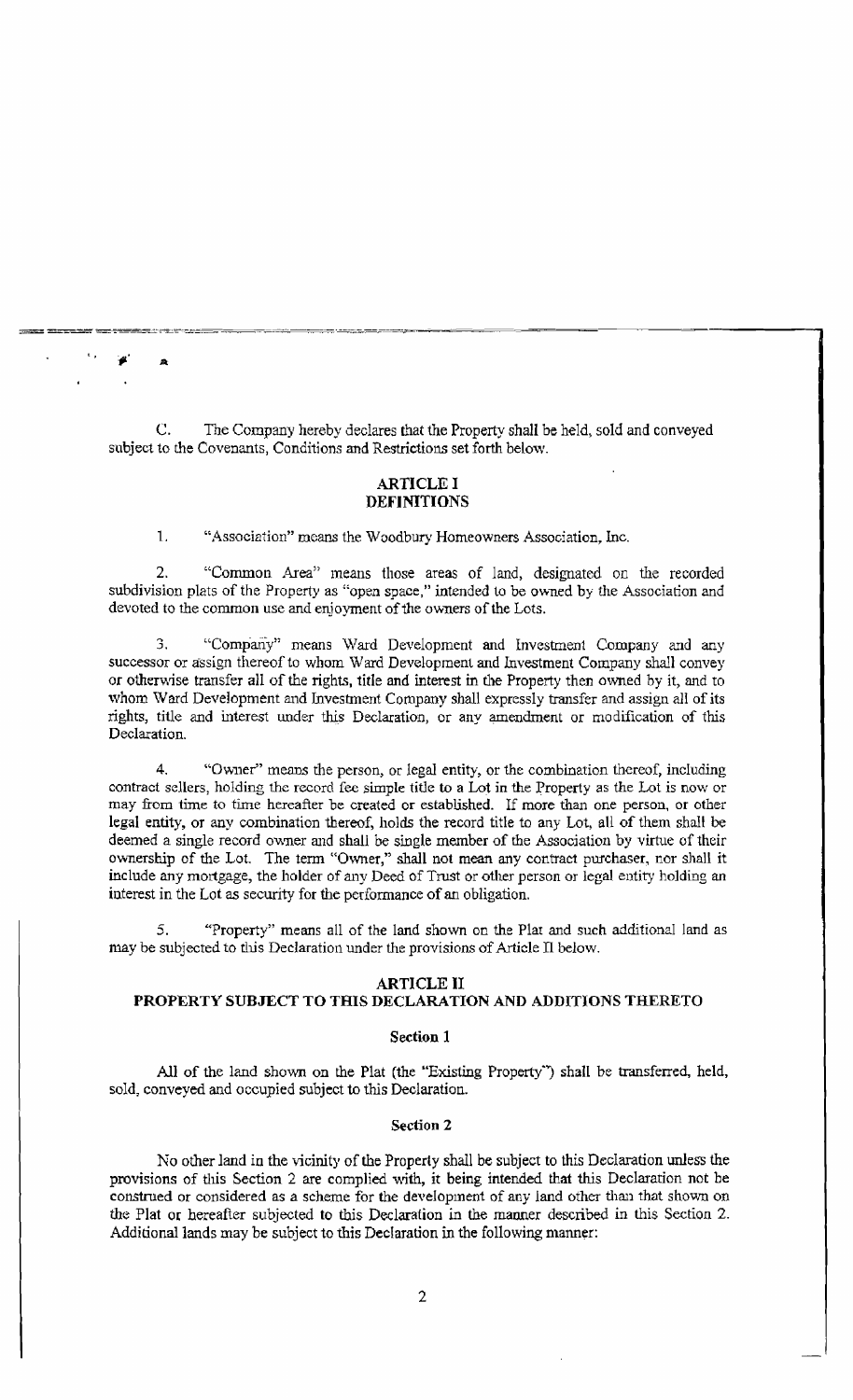1. The Company, its successors and assign, shall have the right for seven (7) years from the date of this Declaration to bring within the operation and effect of this Declaration additional portions of adjacent land. The additions authorized under this Section  $2(a)$  shall be made by recording among the records of Jackson County, Missouri a supplement to this Declaration, which need be executed only by the Company, the owner of such additional land if the Company is not the Owner thereof and the holder of any deed of trust, mortgage or similar lien. The supplement to this Declaration shall describe the additional land and state that it is subject to this Declaration. The additions authorized by this Section 2(a) shall not require the approval of the Association.

1.

2. Upon the written approval of the Association after the Association has attained the assent of the holders of two-thirds  $(2/3<sup>rd</sup>)$  of the votes of each class of members present in person or by proxy at the meeting at which the vote is taken, the ovmer of any land who desires to subject it to the operation and effect of this Declaration may do so-by recording among the records of Jackson County, Missouri a supplement to this Declaration describing the additional land and stating that it is subject to this Declaration. Any such supplement to this Declaration may contain such complementary additions and modifications of the covenants, conditions and restrictions contained in this Declaration as may be necessary to reflect the different character, if any, of the additional land, provided they are not inconsistent with this Declaration. In no event, however, shall the supplement to this Declaration revoke, medify or add to the covenants, conditions and restrictions established by this Declaration insofar as they pertain to the Property as the same exists prior to the supplement.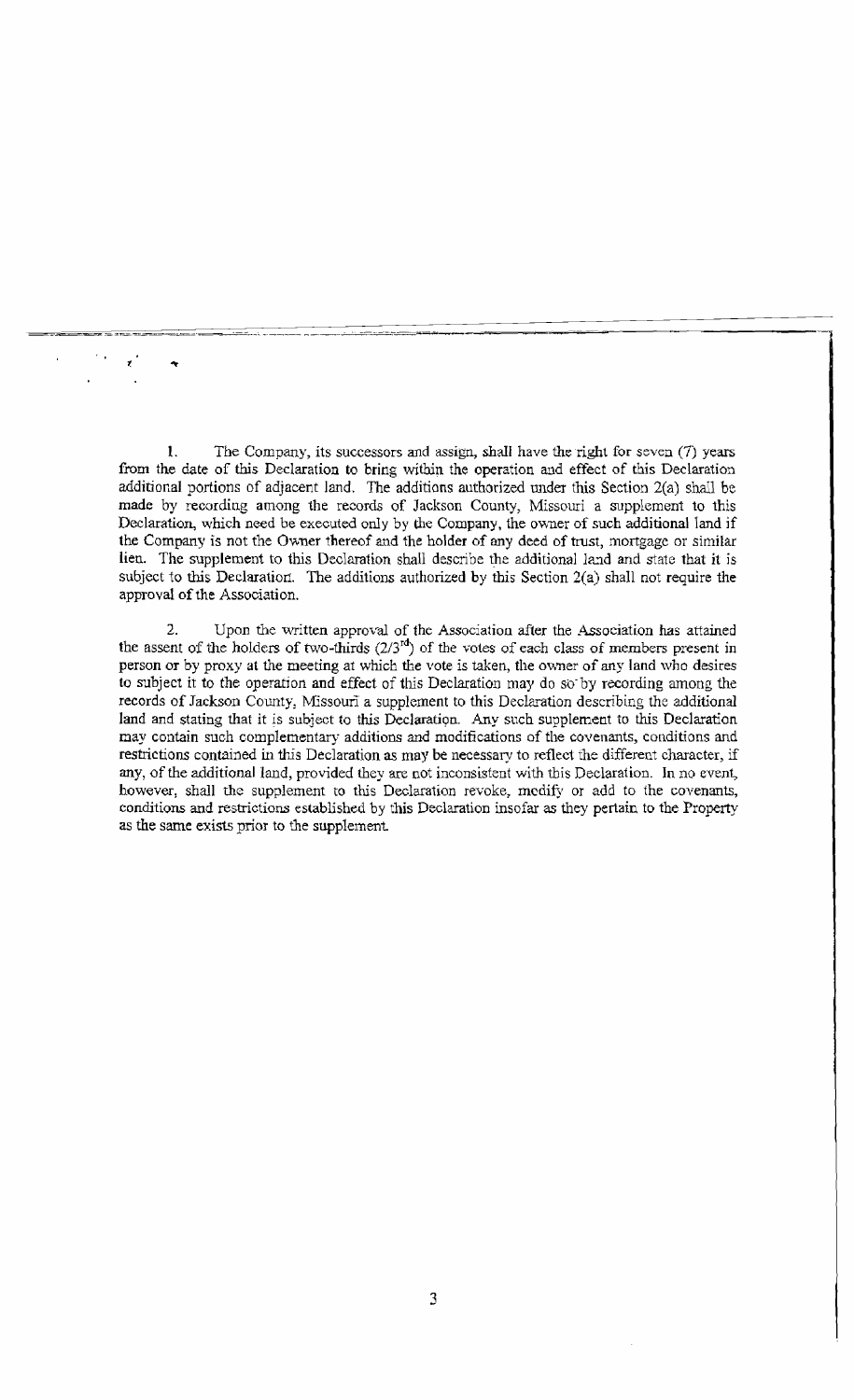# **ARTICLE III** MEMBERSHIP AND VOTING RIGHTS OF THE ASSOCIATION

#### Section 1

Every Owner of a Lot shall be a member of the Association. Membership shall be appurtenant to and may not be separated from the ownership of the Lot.

#### **Section 2**

The Association shall have two classes of voting membership:

 $\mathbf{L}$ Class A. Except for the Company (which shall initially be a Class B Member), the Class A members shall be the Owners of the Lots. Each Class A member shall be entitled to one vote per Lot, for each Lot owned by it, in all proceedings in which action shall be taken by members of the Association.

 $2^{+}$ Class B. The Class B member shall be the Company. The Class B member shall be entitled to three votes per Lot for each Lot owned by it, in all proceedings in which action shall be taken by members of the Association. The vote of any Class A member comprised of two or more persons, or other legal entities, or any other combination thereof, shall be cast in the manner provided for in the Articles of Incorporation of the Association, or as the several constituents may determine, but in no event shall all such constituents cast more than one vote per Lot for each Lot owned by them. The Class B membership in the Association shall cease and be converted to Class A membership in the Association on the seventh  $(7^{th})$  anniversary of the date of this Declaration or at such earlier time as the Company is not the Owner of any Lot within the Property.

## **ARTICLE IV COMMON AREA**

#### Section 1

The Company shall grant and convey to the Association, and the latter shall take and accept from the Company, the Common Areas shown on a subdivision plat of land which is subject to this Declaration, within one (1) month of the recording of this Declaration. At the time of the conveyance the Common Area shall be free of any mortgages, judgment liens or similar liens or encumbrances. The Association shall hold the Common Area conveyed to it subject to the following:

The reservation, to the Company, its successors and assigns, of the beds, in fee, of 1. all streets, avenues and public highways shown on the subdivision plat which includes the Common Area so conveyed.

The reservation to the Company, its successors and assigns, of the right to lay,  $2$ install, construct and maintain, on, over, under or in those strips across land designated on the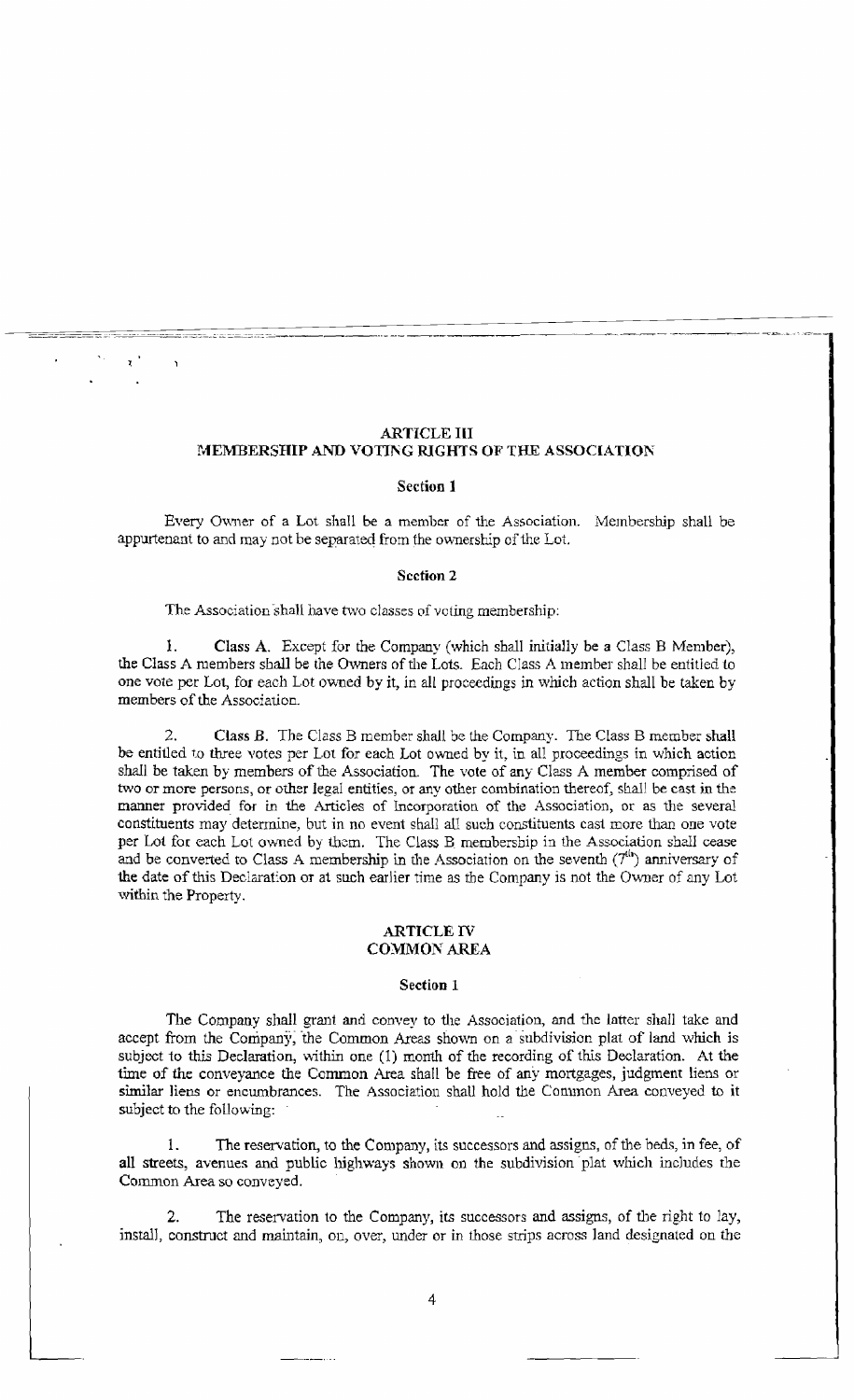subdivision plat, as "Drainage and Utility Easement," "Sewer Easement," "Drainage and Sewer Easement," "Open Space" and "Area Reserved for Future Road," or otherwise designated as an easement area, or on, over, under, or in, any portion of the Common Area, pipes, drains, mains, conduits, lines and other facilities for water, storm sewer, sanitary sewer, gas, electric, telephone and other public utilities or quasi-public utilities deemed necessary or advisable to provide adequate service to any Lot laid out or established now or in the future on the Property, or the area in which the same is located, together with the right and privilege of entering upon the Common Area for such purposes and making openings and excavations therein.

The reservation to the Company, its successors and assigns, of the right to enter  $\mathfrak{D}$ upon any Common Area conveyed to the Association for the purpose of constructing, or completing the construction of improvements and the landscaping of the Common Area.

The reservation to the Company, its successors and assigns, of the right to continue to use and maintain any storm water management ponds and any sediment control ponds or facilities located on any Common Area conveyed to the Association.

## Section 2

The Common Areas conveyed to the Association shall be deemed property and facilities for the use, benefit and enjoyment, in common, of each Owner. Except as otherwise permitted by the provisions of this Declaration, no structure or improvement of any kind shall be erected, placed or maintained on any Common Area except: (i) structures or improvements designed exclusively for community use, including, without limiting the generality of the foregoing, shelters, chairs or other seating facilities, fences and walls, walkways, roadways, playground equipment, swimming pools and tennis courts, and (ii) drainage, storm water and utility systems and structures. The Common Areas may be graded and trees, shrub or other plants may be placed and maintained on the Common Areas for the use, comfort and enjoyment of the Owners, or the establishment, retention or preservation of the natural growth or topography of the Common Areas, or for aesthetic reasons. No portion of any Common Area may be used exclusively by any Owner for personal gardens, storage facilities or other private uses without the prior written approval of the Association.

## Section 3

No noxious or offensive activity shall be carried on upon any Common Area nor shall anything be done thereon which will become an annoyance or nuisance to the neighborhood.

## Section 4

The Association shall improve, develop, supervise, manage, operate, examine, inspect, care for, repair, replace, restore and maintain the Common Areas as from time to time improved, together with any items of personal property placed or installed thereon, all at its own cost and expense.

5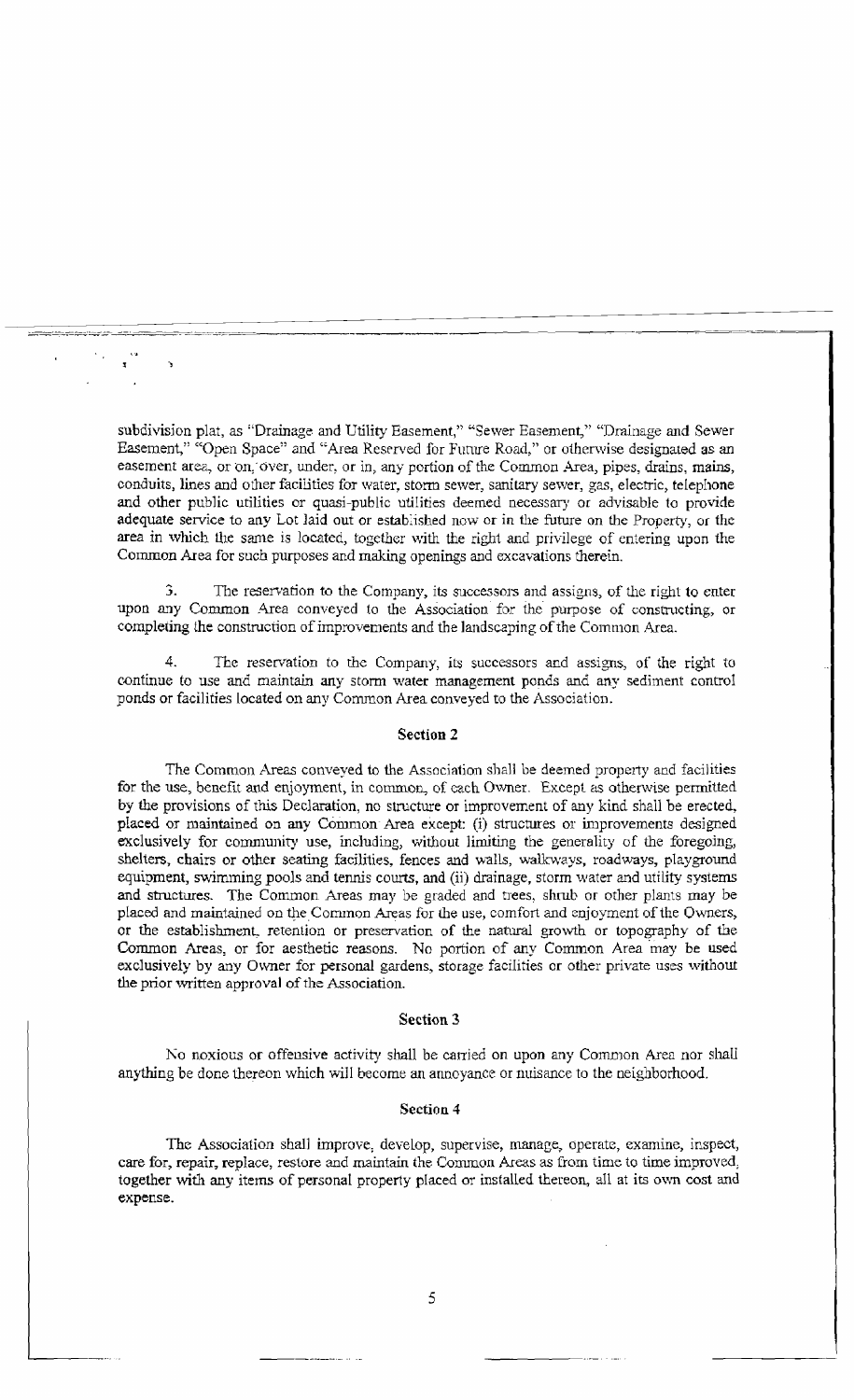# Section 5

The right of each Owner to use the Common Areas shall be subject to the terms, conditions, and provisions as set forth in this Declaration and, to any rule or regulation adopted by the Association now or in the future for the safety, care, maintenance, good order and cleanliness of the Common Areas. All such terms, conditions, provisions, rules and regulations shall inure to the benefit of, and he enforceable by, the Association and the Company, or either of them, their respective successors and assigns, against any Owner, or any other person, violating or attempting to violate the same, either by an action at law for damages or a suit in equity to enjoin a breach or violation, or to enforce perfonnance of any term, condition, provision, rule or regulation. The Association and the Company shall each have the right, summarily, to abate and remove any breach or violation by any Owner at the cost and expense of the Owner.

# ARTICLE V RESERVED EASEMENTS

1. The Company reserves easements over the utility easements shown on the Plat (unless said easements have been released prior to the recording of this Declaration) for the installation and maintenance of utilities, storm water sewers and surface drains. The Company also reserves easements over the front, side and rear five feet of each Lot for the installation and maintenance of utilities, storm water sewers and surface drains. No building, wall, fence, residence or other structure of any kind ("Structure"), planting or other material shall be placed or permitted to remain within these easements or within any unreleased utility or similar easements shown on the Plat, which may damage or interfere with the installation and maintenance of utilities, or which may change the direction or flow of drainage channels in the easements, or which may obstruct or retard the flow of water through drainage channels in the easements. The easement area of each Lot and all improvements within it shall be maintained continuously by the Owner of the Lot, except for those improvements whose maintenance is the responsibility of a governmental body or agency, a public authority a utility company or the Association. No conveyance by the Company of any Lot, or of any interest in any Lot, shall be deemed to be, or construed as, a conveyance or release of these easements even though the conveyance purports 10 convey the Lot in fee simple, or by other language purports to convey the Company's entire interest in the Lot., but such effect shall only arise if the conveyance specifically recites it to be the intention of the Company to thereby convey or release the easements.

2. Subject only to the rights, duties and obligations, if any, of the City of Grain Valley, Missouri, the Company hereby reserves to itself, its successors and assigns, the right to grade, regrade and improve the streets, avenues, roads, courts and open spaces as the same may be located on the Plat, including the creation or extension of slopes, banks or excavation in connection with such creation or extension and in the construction of and installation of drainage structures.

3. The Company further reserves to itself, its successors and assigns, the right to grant easements, rights-of-way and licenses to any person, individual, corporate body, municipality or the Association; to install and maintain pipelines, underground or aboveground lines, with the necessary appurtenances, for public utilities or quasi-public utilities, or to grant such other licenses or permits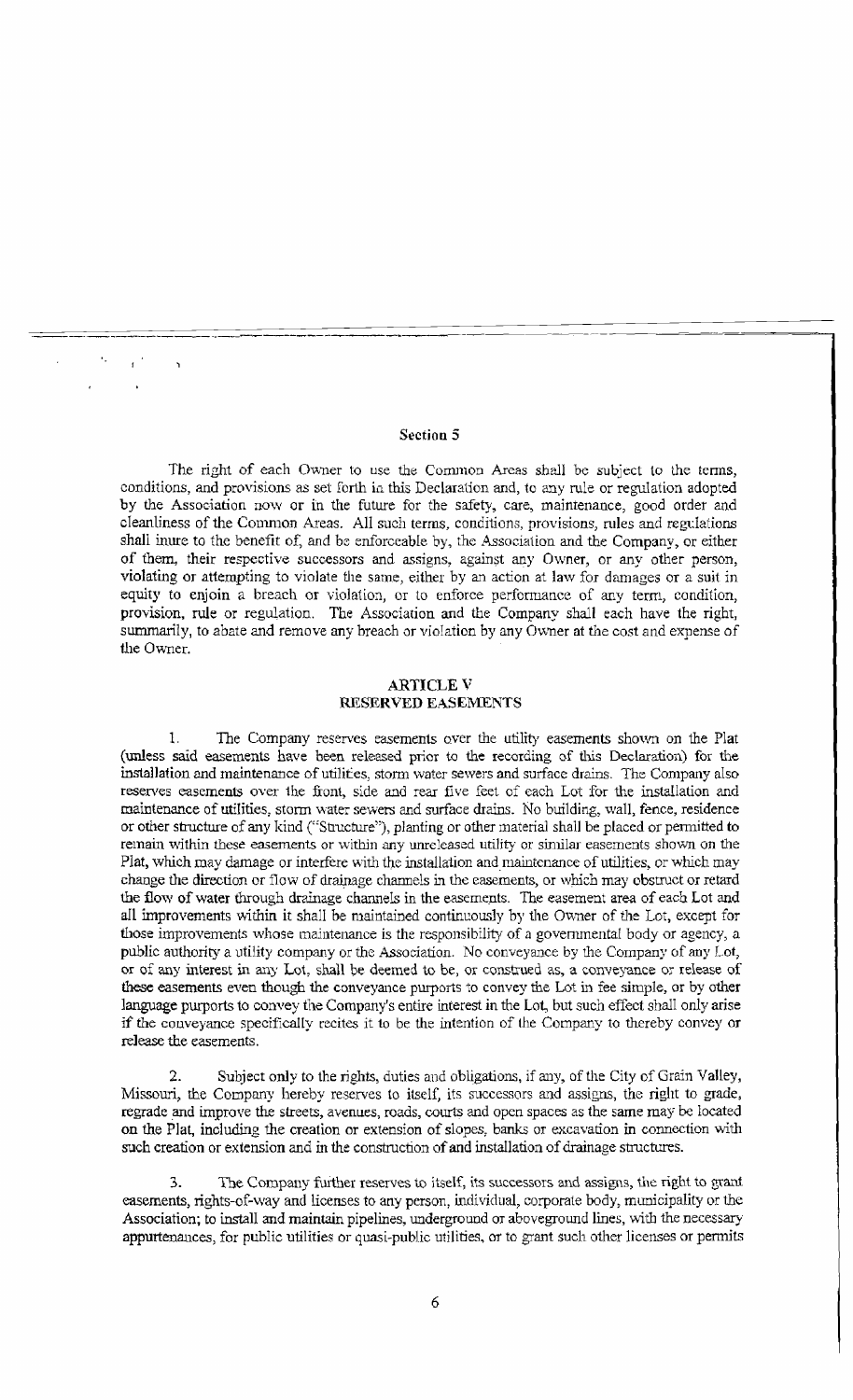as the Company may deem necessary for the improvement of the Property in, over, through, upon and across any and all 0f the streets, avenues, roads, courts , open spaces and tbe Conunon Area, and in, over, through, upon and across each and every Lot in the easement areas reserved in paragraph 1 of Article V of this Declaration. No street, avenue, road, court, open space or easement shall be laid out or constructed through or across any Lot, except as set forth in this General Declaration, or as shown on the Plat, without the prior written approval of the Company.

---\_.\_-\_.\_.\_~--.-\_.\_\_..----\_.. -\_.\_---\_.\_-- --

# ARTICLE VI PROPERTY RIGHTS IN THE COMMON AREAS

#### Section 1

The Company shall bold, and hereafter grant and convey the Lots, subject to the covenants, conditions, restrictions and easements set forth in this Declaration, which are imposed upon the Lots for the benefit of the Company, the Association and the Owners, and their respective legal representatives, heirs, successors ad assigns, to the end and intent that each Owner hold his Lot subject to the following:

Each Owner, in common with all other Owners, shall have the right and privilege to use and enjoy the Common Areas for the purposes for which the same were designed. This right and privilege shall be appurtenant to and pass with the title to the Lot. The right to the use and enjoyment of all Common Areas shall be subject to: (i) the right of the Association to charge reasonable admission and other fees for use of facilities within the Common Areas; and (ii) the right of the Association to suspend the voting rights and rights to use the Common Areas by an Owner (a) for any period in which any assessment against his Lot remains unpaid., or (b) for a period not to exceed sixty (60) days for any infraction of published rules and regulations of the Association.

#### Section 2

Any Owner may delegate, in accordance with the Bylaws of the Association, his right to the use and enjoyment of the Common Areas, and any facilities thereon, to the members of his family, his tenants or to contract purchasers who reside on his Lot.

## Section 3

Each Owner shall fully and faithfully comply with the rules, regulations and restrictions applicable to use of the Common Areas, as these rules, regulations and restrictions are from time to time adopted by the Association for the safety, care, maintenance, good order and cleanliness of the Common Areas. Each Owner shall comply with the covenants, agreements and restrictions imposed by this Declaration on the use and enjoyment of the Common Areas.

## Section 4

The rights, privileges and easements of the Owners are at all times subject to the right of the Association to dedicate or transfer all or any part of any Common Area to any public agency,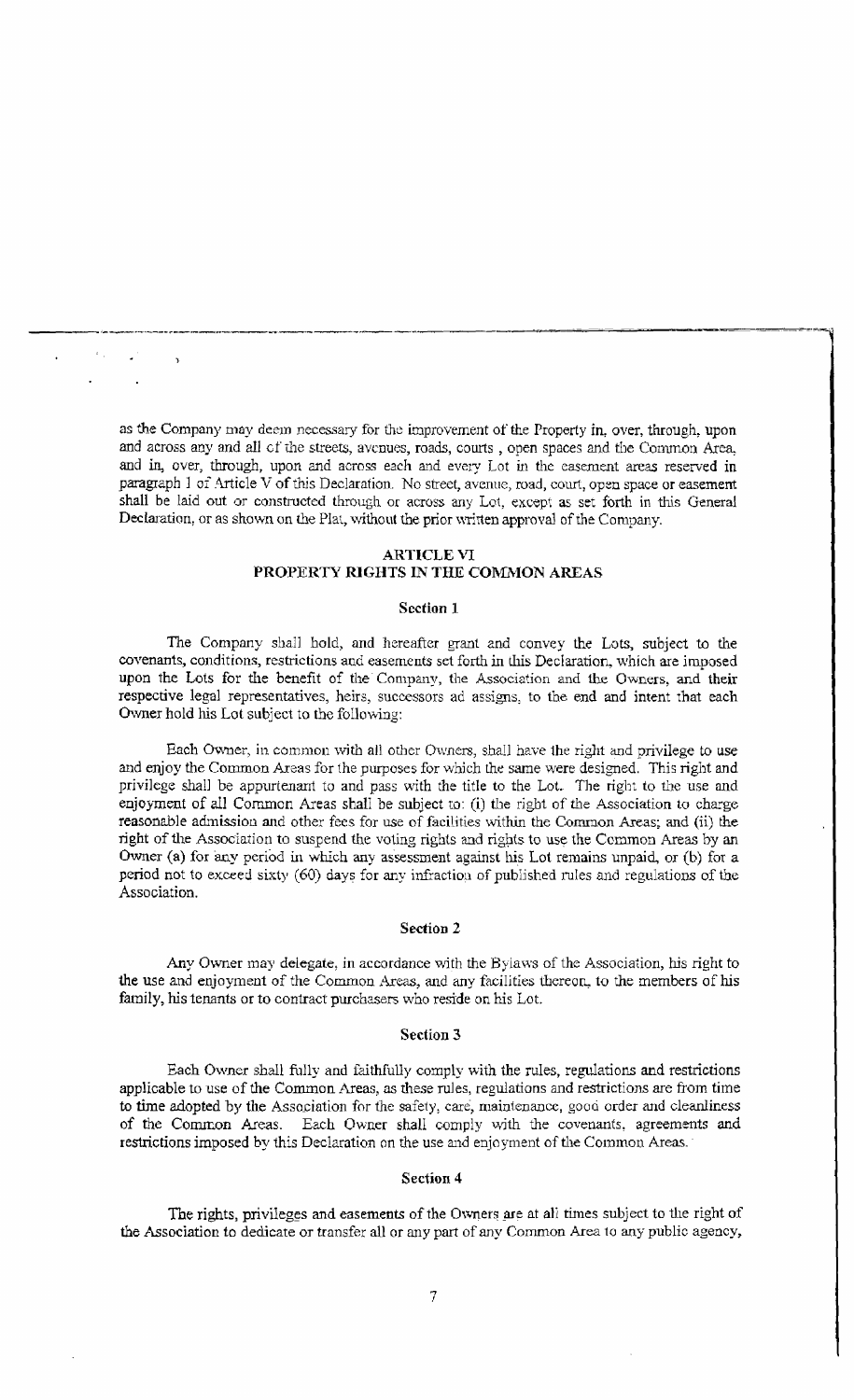authority or utility for such purposes and subject to such conditions as may be agreed upon by the Association; provided, however, that no such dedication or transfer shall be effective unless approved by a two-thirds  $(2/3<sup>rd</sup>)$  vote of each class of members of the Association voting in person or by proxy at a meeting called for such purpose, and the same shall have been consented to by the agency, authority or utility accepting the dedication or transfer.

===-=~'~'¥=---==-=.~~~~=--~\_--::---:::':'=~----=-=-----=:;:;:=:;'-~-~;:':::.-==-=-"':--:::-:. ~- -~-- - .....-~ -'

# ARTICLE VII COVENANT FOR ASSESSMENT

#### Section 1

The Company, for each Lot owned by it within the Property, hereby covenants, and each Owner, by acceptance of a deed hereafter conveying any such Lot to him, whether or not so expressed in the deed or other conveyance, shall be deemed to have covenanted and agreed to pay the Association (i) annual assessments or charges; and (ii) special assessments or charges for capital improvements, such annual and special assessments and charges to be established and collected as provided in this Declaration. The annual and special assessments or charges, together with interest at the rate of eighteen percent (18%) per annwn accruing from their due date until payment is made, and the costs of collection and reasonable attorney's fees, shall be a charge on, and continuing lien upon, each Lot against \vhich an assessment is made. Each assessment or charge, together with interest at the rate of eighteen percent (18%) per annum accruing as set forth above, and costs and reasonable attorney's fees incurred or expended by the Association in collection, shall also be the personal obligation of the Owner of the Lot. The personal obligation for any delinquent assessment or charge, together with interest costs and reasonable attorney's fees, however, shall not pass to the Owner's successors in title, unless expressly assumed by them.

## Section 2

The assessments and charges levied oy the Association shall be used exclusively for promoting the recreation, health, safety, and welfare of the residents of the Property, and in particular for the improvement, operation and Inaintenance of the Common Areas, including, but not limited to, the payment of taxes (except to the extent that proportionate shares of such public charges and assessments on the Common Areas may be levied against all Lots on the Property by the tax collecting authority so that the same are payable directly by the Owners in the same manner as real property taxes assessed or assessable against the Lots) and insurance on the Common Areas.

#### Section 3

Until December  $31<sup>st</sup>$  of the year in which the first Common Area is conveyed to the Association, the annual assessment shall be \$250 per Lot, which shall be the maximum annual assessment for that year. Thereafter, the maximum permissible annual assessment shall increase each year by five percent (5%) of the maximum permissible annual assessment for the previous year without the necessity of a vote of the membership of the Association. The maximum permissible annual assessment may be increased above the five percent  $(5%)$  limitation specified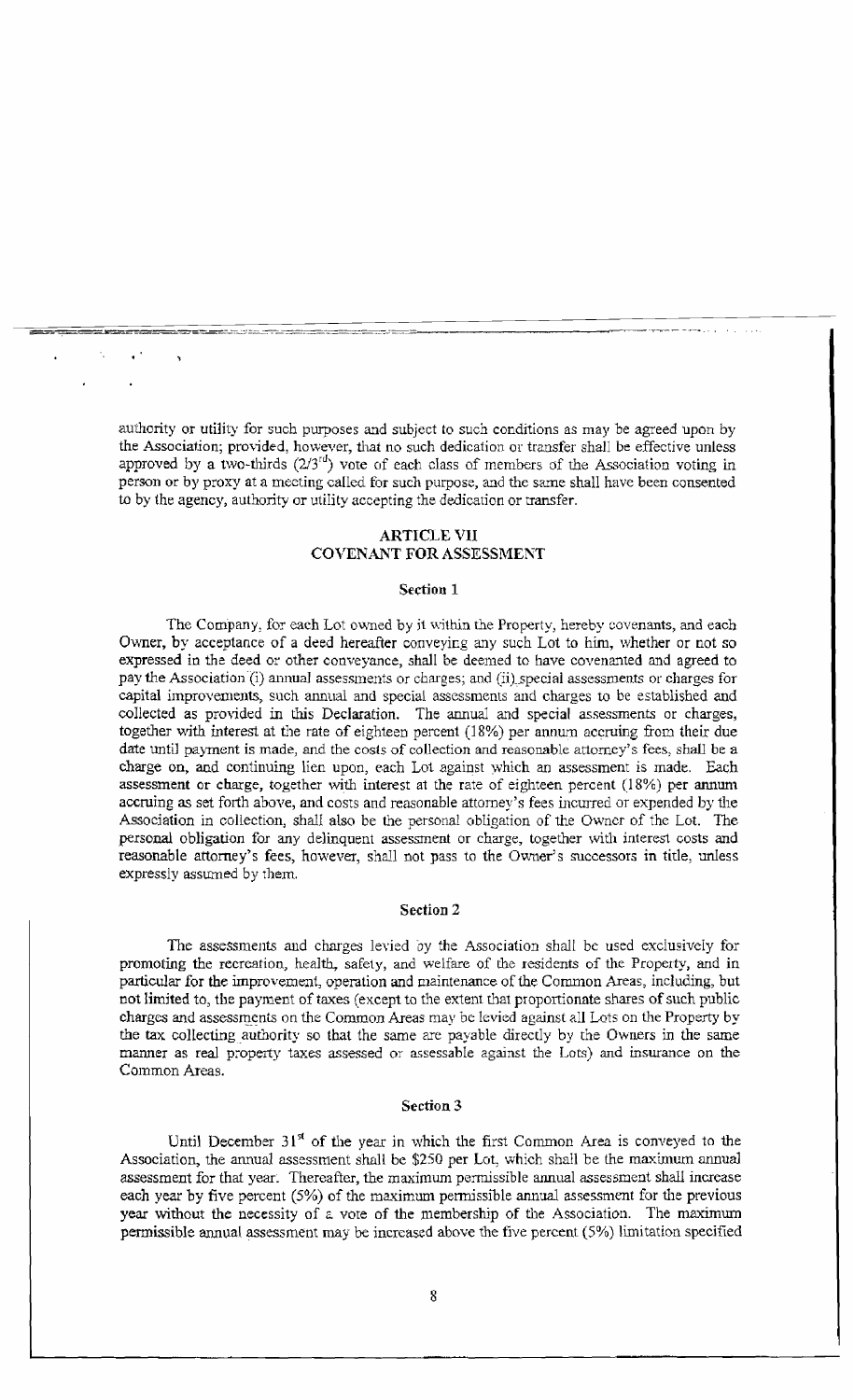in the preceding sentence only by a vote of two-thirds  $(2/3)$  of each class of members of the Association, voting in person or by proxy, at a meeting called for such purpose. The Board of Directors of the Association may fix the annual assessment against each Lot at any amount not in excess of the maximum permissible annual assessments applicable to that year without the necessity of a vote of the membership of the Association. Notwithstanding anything elsewhere set forth in this Declaration, the annual assessments or charges made or levied against any Lot of which the Company is the Owner on January  $1<sup>st</sup>$  of the year to which the assessment pertains, shall equal twenty-five percent (25%) of the annual assessment or charge made or levied against any other Lot on the Property, it being intended that the Company shall not pay more, or less, than twenty-five percent (25%) of the per Lot annual assessment established by the Association under this section.

#### Section 4

In addition to the annual assessments authorized above, the Board of Directors of the Association may levy in any year, a special assessment, applicable for that year only, for the purpose of defraying in whole or in part, the cost of any construction, reconstruction, repair or replacement of any capital improvement located on any Common Area, including fixtures and personal property related thereto, provided that such assessment shall first be approved by twothirds  $(2/3^{rd})$  of the votes of each class of the members of the Association, voting in person or by proxy at a meeting called for such purpose.

## Section 5

Except as provided in Section 3 of this Article, and in Section 7 of this Article, annual assessments must be fixed at a uniform rate for all Lots.

# Section 6

Written notice of any meetings of members of the Association called for the purpose of taking any action authorized under Section 3 or 4 of this Article shall be sent to all members not less than thirty (30) days, nor more than sixty (60) days, in advance of the meeting. At the first meeting, the presence of members, or of proxies, entitled to cast sixty percent (60%) of all of the votes of each class of members entitled to be cast at the meeting shall be necessary and sufficient to constitute a quorum. If the required quorum is not present, another meeting may be called subject to the same notice requirements, and the required quorum at any subsequent meeting shall be one-half (1/2) of the required quorum at the preceding meeting, provided that no subsequent meeting shall be held more than sixty (60) days following the preceding meeting.

#### Section 7

The annual assessments shall commence on the first day of the month following the first conveyance of a Common Area to the Association. The first annual assessment shall be made for the balance of the calendar year and shall become due and payable on the date fixed for the commencement. The amount of the assessment for the first year shall be an amount which bears the same relationship to the annual assessment provided for in the first sentence of Section 3 of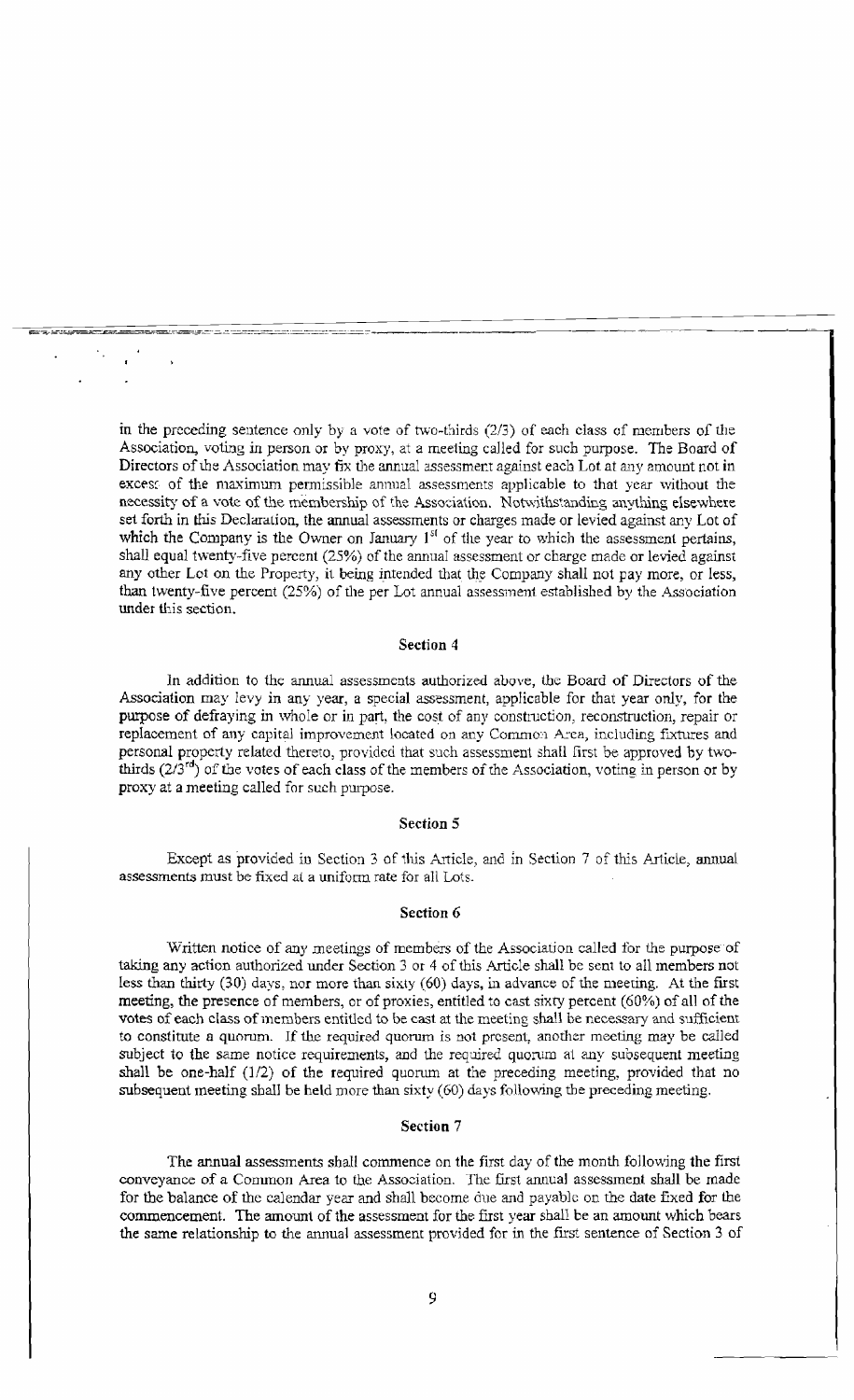this Article as the remaining number of months in that year bear to twelve. The same reduction in the amount of the annual assessment shall apply to the fIrst assessment levied against any property which is hereafter added. to the Property at a time other than the beginning of any calendar year. The annual assessments for any year after the first year shall be on a calendar year basis and become due and payable on the fIrst day of March of that year. The due date under any special assessment under Section 4 shall be fixed in the resolution authorizing the special assessment, however, such due date shall be at least forty-five (45) days after the date of such resolution.

"~~-= ~"~---l

 $\left| \rule{0pt}{2.5pt} \right|$ 

### Section 8

The Board of Directors of the Association shall fix the date of commencement and the amount of the annual assessment against each Lot for each assessment period at least one month in advance of the due date for the payment of the assessment and shall, at that time, prepare a roster of the Lots and assessments applicable to the Lots which shall be kept in the office of*the*  Association and shall be open to inspection by any Owner. If an annual or special assessments is not paid on the due date, the assessment shall be delinquent and shall bear interest from the date of delinquency at the rate of eighteen percent (18%) per annum, and the Association may bring an action at law against the Owner personally obligated to pay the same, or may foreclose the lien against the Lot for sucb assessment, and there shall be added to the amount of such assessment the reasonable costs of preparing and filing the action. and in the event that judgment is obtained, such judgment shall include interest on the assessment as above provided and reasonable attorney's fees to be fixed by the Court together with the costs of the action. Each Owner of a Lot shall by accepting title to the Lot be deemed to have assented to the passage of a decree for the foreclosure of any lien upon his Lot which results from his failure to pay an assessment on the due date of the assessment.

### Section 9

The lien of the assessments provided for in this Declaration shall be subordinate to any mortgage or deed of trust hereafter placed upon. the Lot subject to assessment; provided, however, that the sale or transfer of any Lot pursuant to mortgage or deed of trust foreclosure, or any proceeding in lieu thereof, shall only extinguish the lien of such assessments as to payments which became due prior to such sale or transfer. Such sale or transfer shall not relieve the Lot from liability for any assessments thereafter becoming due, nor from the lien of any such subsequent assessment. No Owner may waive or otherwise escape liability for the assessments provided for in this Declaration by nonuse of the Common Areas or abandonment of his Lot.

# ARTICLE VIII REPAIR AND MAINTENANCE OF LOTS

The Owner of each Lot shall keep the Lot, and the Structures and other improvements on the Lot, in good order and repair, and free of debris. Lawns shall be seeded and mowed, shrubbery trimmed and painted exterior surfaces repainted, all in a manner and with such frequency as is consistent with good property management. In the event the Owner of a Lot shall fail to maintain the Lot and the buildings and other improvements on the Lot as provided in this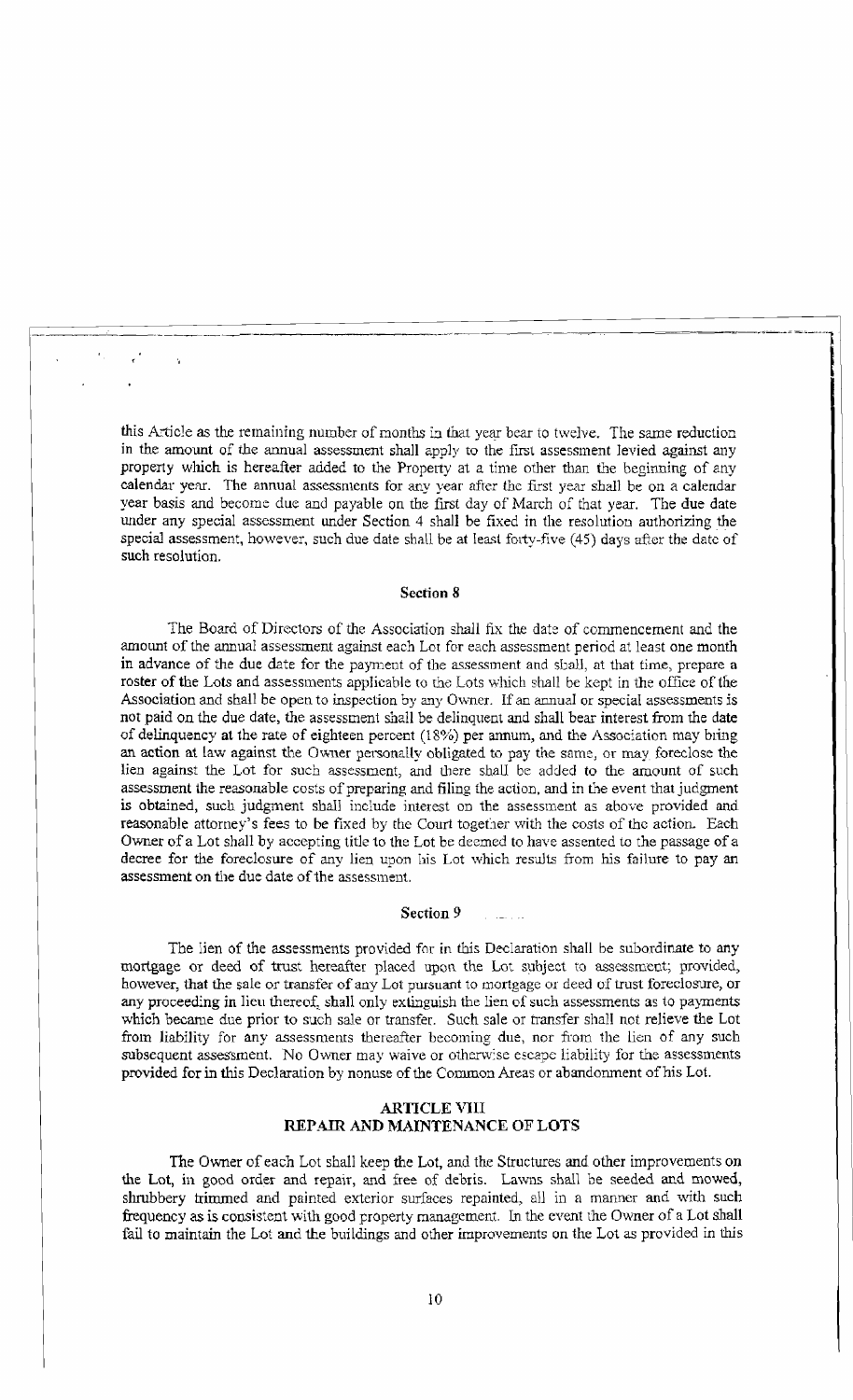Declaration, the Association, after notice to the Ovvner and with the approval of the Board of Directors, shall have the right to enter upon the Lot to perform such work as is reasonably required to restore the Lot and the buildings and other improvements thereor to a condition of good working order and repair. All costs incuned by the Association in connection with the restoration shall be reimbursed to the Association by the Owner of the Lot, upon demand. All unreimbursed costs shall be a lien upon the Lot until reimbursement is made. The lien may be enforced in the same manner as a lien for an unpaid assessment levied in accordance with Article IX of this Declaration.

.\_-\_.\_---\_.

# ARTICLE IX ARCffiTECTURAL CONTROL

#### Section 1

No construction. improvements, alternations, repairs, excavatons, repainting of an improvement a different color, changes in grade or other work which in any way alters any Lot or the exterior of any property or the improvements located thereon from its natural or improved state existing on the date such Lot was first conveyed in fee by the Company to a Lot Owner shall be made or done without the prior approval of the Company, so long as the Class B membership continues to exist. No structure of any kind ("Structures") on a Lot shall be commenced, erected, maintained, improved, altered, made or done without the prior written consent of the Company, so long as the Class B membership continues to exist. Prior to the commencement of any such process, the Lot Owner or his representative, shall submit, in duplicate, detailed plans and specifications to the Company conceming the work to be done or changes to be made including the location on the Lot where sucb changes are to be made, and any other pertinent details.

## Section 2

An architectural review board ("Architectural Review Board") consisting of three (3) or more persons shall fulfill the functions of the Company as set forth in this Article at such time as the Class B membership shall cease to exist. Such Board shall be appointed by the Board of Directors of the Association.

#### Section 3

In the event the Company (or, ufter the Class B membership shall cease to exist, then the Architectural Review: Board) fails to approve, modify or disapprove in writing an application within thirty (30) days after plans and specifications in writing have been submitted to it, in accordance with adopted procedures, approval will be deemed granted. The applicant may appeal an adverse Architectural Review Board decision to the Board of Directors, which may reverse or modify such decision by a two-thirds  $(2/3rds)$  vote of the directors. No appeal may be taken from a decision by the Company.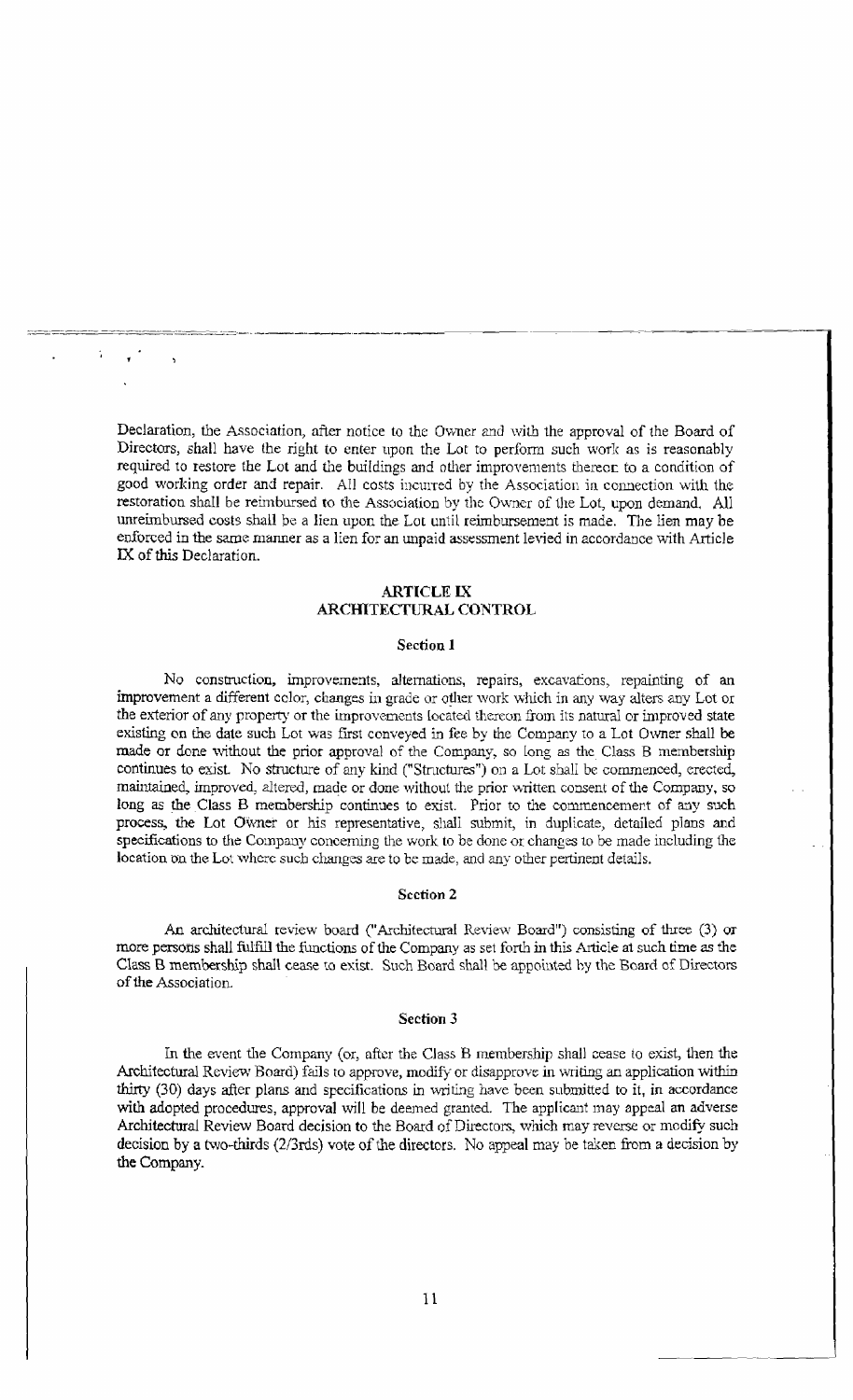# ARTICLE X COVENANTS, CONDITIONS AND RESTRICTIONS

\_ ~.-"=-~' ---="'~"·-o=-=c=''''~c..-c-'C",c=~occ~=;.-=c=:-=~ -- ------.. - \_ -~------ --.-----

#### Section 1

The Lots and any building or structure now or hereafter erected on a Lot shall be occupied and used for single family residential purposes only, and no flat or apartment house, although intended for residential purposes, shall be erected thereon. No structure of a *temporary* character, trailer, basement, tent, shack, garage, bam or other outbuilding shall be used on any portion of any Lot at any time as a residence, either temporarilyy or permanently. No Lot may be improved, used or occupied for purposes other than as provided by applicable zoning laws, this Declaration, and any other restrictions governing the Lots which are filed of record.

Notwithstanding any other provision of this Article X, it shall be expressly permissible for the Company and its contractors' subcontractors to maintain, during the period of construction, any improvements upon any Lot, such facllities as in the sole opinion of the Company may be reasonably required, convenient or incidental to the construction of such improvements.

#### Section 2

Any residence erected on any of the Lots shall not be more than two  $(2)$  levels in height above ground, provided that a residence more than two (2) stories in height may be erected on any of said Lots provided that the Company Or the Architectural Review Board, after its appointment, have approved such height variance in writing.

## Section 3

Any residence consisting of a single level above ground level, with an attached garage shall contain a minimum of one thousand four hundred square feet (1,400 sq.') of enclosed floor area. Any raised ranch or split-entry residence with only one (1) level above ground level, shall contain a minimum of one thousand four hundred square feet  $(1,400 \text{ sq.})$  of enclosed floor area on the first floor above ground level. Any split-level or front to back split or multi-level residence shall contain a minimum of one thousand four hundred square feet  $(1,400 \text{ sq.})$  on the main level.

#### Section 4

No Structure shall be erected, placed, altered or permitted to remain on any Lot nearer to any street than the minimum building setback line for the Lot as shown on the Plat. Where two (2) adjacent dwelling houses are located on Lots fronting on a street and are set back different distances from the street, no fence or wall between them (other than necessary retaining walls) shall be closer to the street than the front corner of the house most distant from the street. The Company reserves the right to permit the construction of a dwelling on said Property on any Lot two feet (2') nearer to any street line which abuts such Lot by executing and recording a proper instrument in writing changing the building setback line, Property perimeter fences, where approved by the Company, shall not exceed forty-two inches  $(42<sup>n</sup>)$  in height and shall not impede surface drainage. Privacy enclosures of open patios, swimming pools or garden courts may exceed forty-two inches (42") in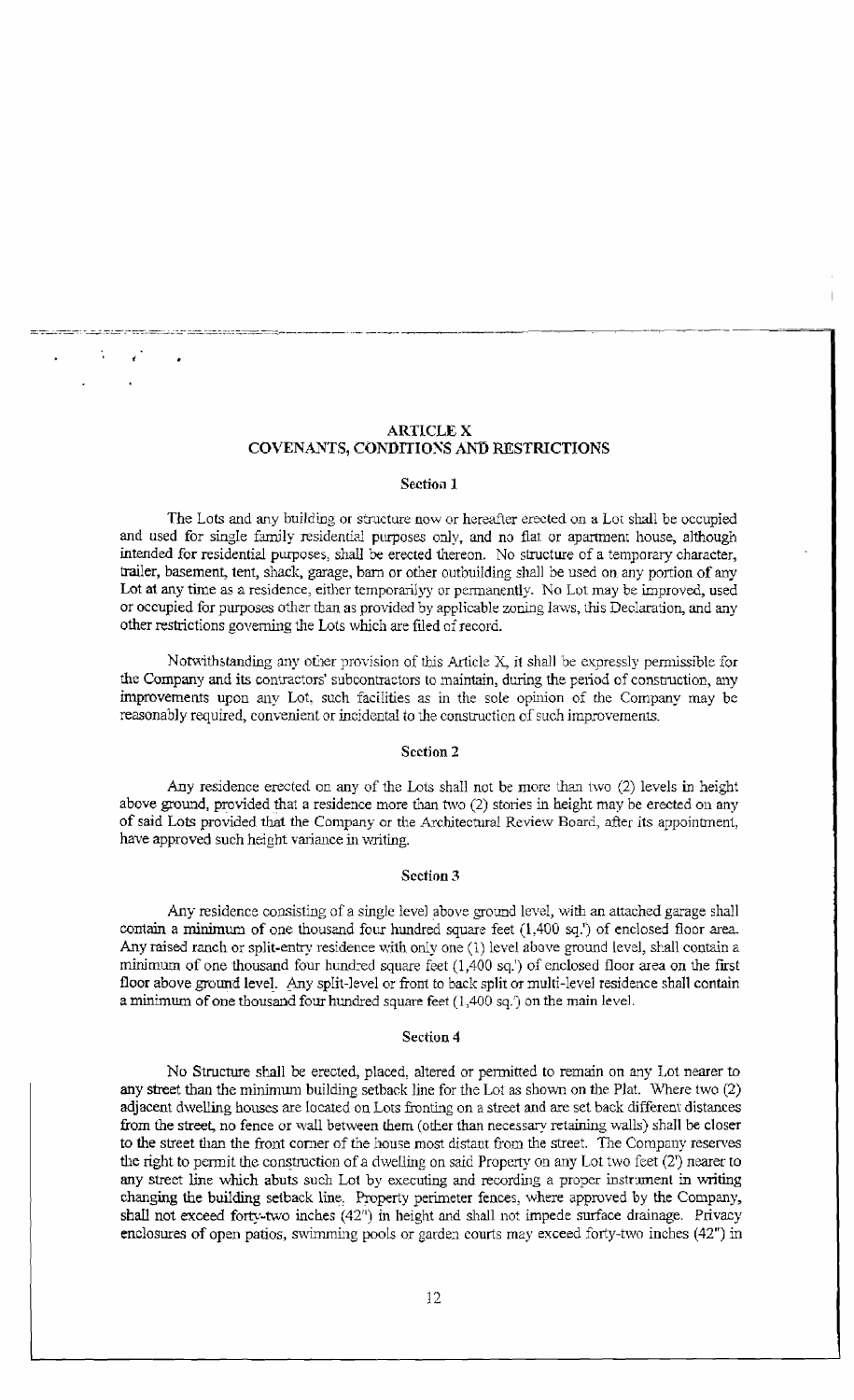height, but only if the Company or the Architectural Review Board, after its appointment, has approved such height variance in writing.

~~:~\_~·...:.....-.~c ~:...~.-:::.-=.=--=--~--:-.::-.::.-.:;--\_=-~~~-,

II

## Section 5

No above-ground swimming pools shall be erected, installed, constructed and/or maintained by a Lot Owner on any Lot, other than an entirely portable and movable wading pool.

## Section 6

The residence on each Lot shall have an attached or basement private garage for not less than two (2) cars. The driveway on each Lot shall contain sufficient paved area for the off-street parking of at least two (2) cars. All garages facing any street must be equipped with doors which shall be kept closed as much as practicable to preserve the appearance of the elevation of the house fronting on the street.

## Section 7

All roofing shall be wood shingle or asphalt roofing limited to asphalt roofing with the appearance of weathered gray, the exact color and texture of which shall be approved in 'Writing by the Company or the Architectural Review Board as applicable. Any other material must be submitted to the Company or the Architectural Review Board, after its appointment, for approval in writing.

#### Section 8

No commercial activity of any kind shall be conducted on any Lot, but nothing herein shall prohibit the carrying on of promotional activities by the Company for the sale of newly constructed houses by the Company, the Other Owners or other builders.

#### Section 9

No building shall be permitted to stand with its exterior in an unfinished condition for longer than five (5) months after commencement of construction. In the event of fire, windstorm, or other damage, no building shall be permitted to remain in a damaged condition longer than three (3) months. No building shall be occupied until the exterior shall have been completed.

## Section 10

No animals, livestock or poultry of any kind shall be raised, bred or kept on any Lot, except that dogs, cats or other household pets, not to exceed two  $(2)$  in number, may be kept, provided they are not kept, bred or maintained for any commercial purpose. In. no event shall such animals be kept on any Lot if they unreasonably disturb the Lot Owners. All animals shall be confined on the Lot Owner's Lot. No animal shall be allowed or permitted within the Common Area except on leashes controlled at all times by the Owner or the Owner's agent. The construction, placement or erection of any Lot of any structure, enclosure, cage, dog pen, dog run, or other device used to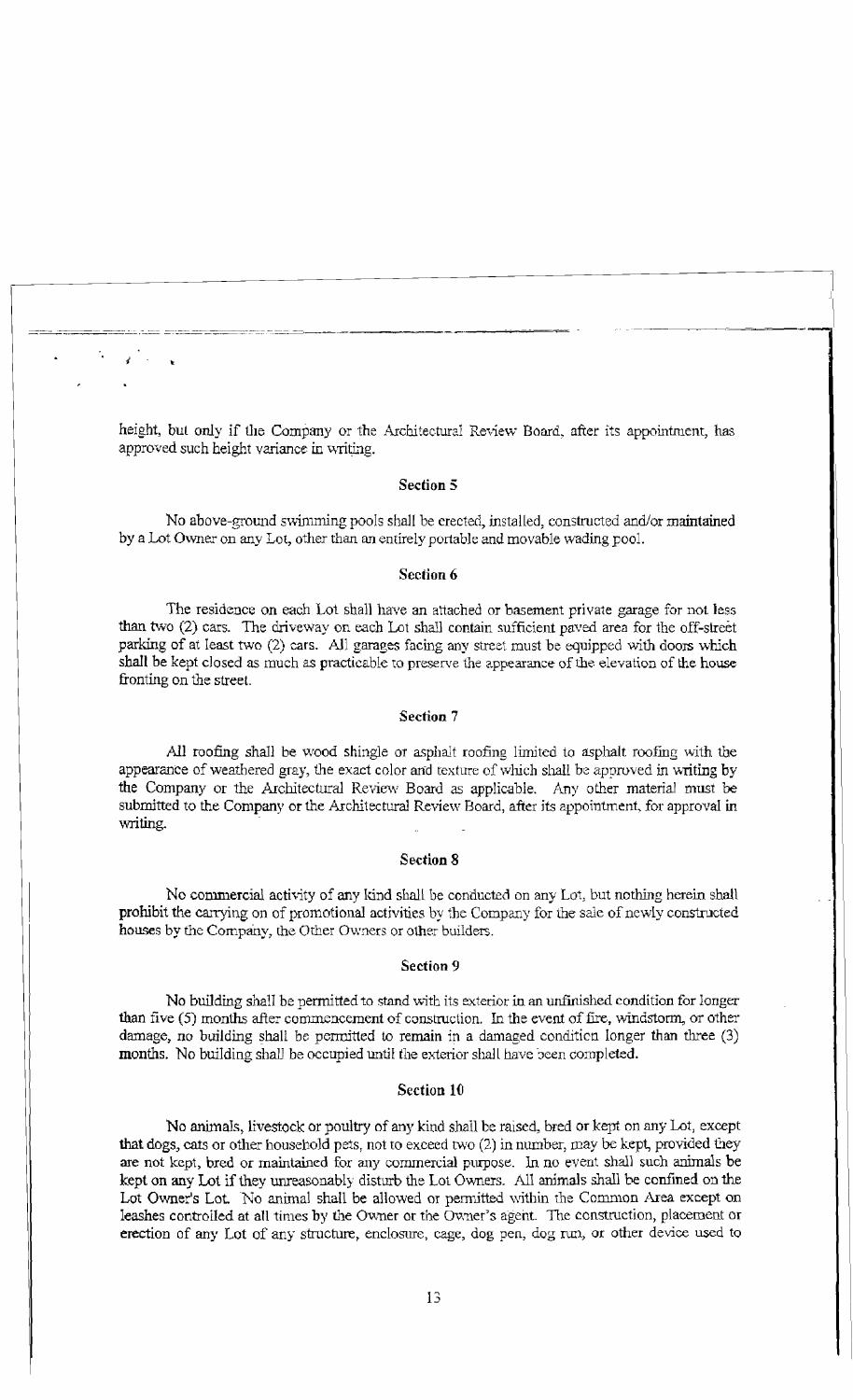confine or house dogs, cats or other household pets is expressly made subject to the terms and conditions of Article IX.

~..--..o;-~-::=\_=\_.:,:":\_-;,.::.,,::::::\_::;::;::;:::::=,,::::=::::::::,::=:-~-=:,,:=-:-==.,-,,,:,,-~.,,>,\_~

,

## Section 11

No advertising signs (except onesign of not more than nine square feet (9 sq.') "For Rent" or "For Sale" sign per lot), billboards, unsightly objects, or nuisances shall be erected, placed or permitted to remain on any Lot, nor shall any Lot be used in any way for any purpose which may endanger the health or unreasonably disturb the Lot Owners. No business activities of any kind whatsoever shall be conducted on any Lot or on any portion of any Lot provided, further however, that the foregoing covenants shall not apply to the business activities, signs and billboards of the construction and maintenance of structures by the Company or other builders of residential structures during the construction and sale period of any Lot, and of the Association, in furtherance of its powers and purposes as set forth in this Declaration.

#### Section 12

All equipment, trash cans, garbage cans, woodpiles and storage piles shall be kept screened by adequate planting or fencing so as to conceal them from view of neighboring Lot Ovvners. All rubbish, trash, or garbage shall be regularly removed from each Lot, and shall be kept in sanitary containers. No clotheslines shall be permitted and no trash burning shall be permitted on any Lot.

## Section 13

No tank for the storage of fuel may be maintained on any Lot.

#### Section 14

No automotive repair or rebuilding or any other form of automotive manufacture, whether for hire or otherwise, shall occur on any Lot or within the Common Area.

## Section 15

No trash, refuse, grass clippings or ashes shall be thrown, dumped or placed upon any Lot or in the Common Area.

#### Section 16

No nuisance shall be maintained, allowed or permitted on any part of the Property, and no use of any portion of the Property shall be made or permitted which may be noxious or detrimental to health, or in violation of any city, county, state or federal environmental or health related law, or in violation of any rule or regulation issued pursuant to any such law.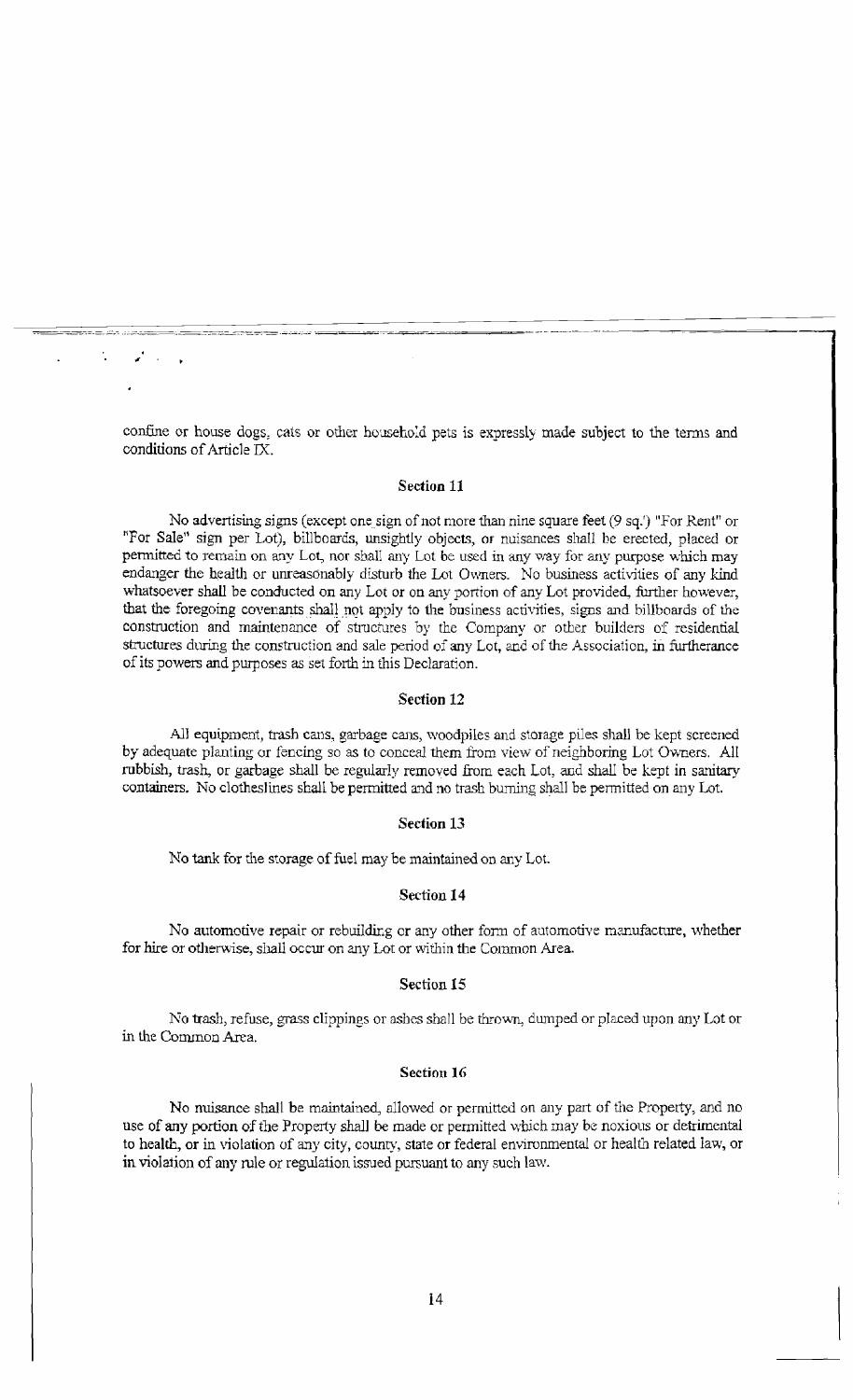# Section 17

 $\mathcal{L}^{\bullet}$  .

No Structure on any Lot, other than a dwelling house, shall be used at any time as a residence, either temporarily or permanently. No boats, trailers or recreational vehicles shall be regularly parked or stored on any street, or on any Lot, except in a garage. No commercial vehicles shall be parked on any street or Lot longer than is reasonably necessary for the driver of the vehicle to perform the business functions to which the commercial vehicle relates.

## Section 18

The front yard of each Lot shall be kept only as a lawn, including trees, flowers and shrubs. No trees or shrubs shall be located on any Lot which block the view of operators of motor vehicles on the roads within the Property SO as to create a traffic hazard.

## ARTICLE XI GENERAL PROVISIONS

## Section 1

Invalidation of any one of these covenants or restrictions by judgment or court order shall not affect any other provisions which shall remain in full force and effect.

## Section 2

The covenants, conditions and restrictions of this Declaration shall run with and bind the Property, for a term of forty (40) years from the date this Declaration is recorded, after which time they shall be automatically extended for successive periods of ten (10) years unless, prior to the expiration of the then current term, a written instrument shall be executed by the then Owners of seventy-five percent (75%) of the Lots stating that this Declaration shall expire at the end of the then current term. This Declaration may be amended during the fist forty (40) year period by an instrument signed by the Ovmers of not less than ninety percent (90%) of the Lots, and thereafter by an instrument signed by the Owners of not less than seventy-five (75%) of the Lots. Any amendment must be recorded among the records of the jurisdiction referred to in the Recitals to this Declaration.

#### Section 3

Anything set forth in Section 2 of this Article to the contrary notwithstanding, the Company shall have the absolute unilateral right, power and authority to modify, revise, amend or change any of the terms or provisions of this Declaration, all as from time to time amended or supplemented. However, this unilateral right, power and authority of the Company, may be exercised only if either the Veterans' Administration or the Federal Housing Administration or any successor agencies thereto shall require such action as a condition precedent to the approval by such agency of the United States of the Property or any part of the Property or any Lots on the Property, for federally approved mortgage financing purposes under applicable Veterans' Administration. Federal Housing Administration or similar programs. If the Veterans'